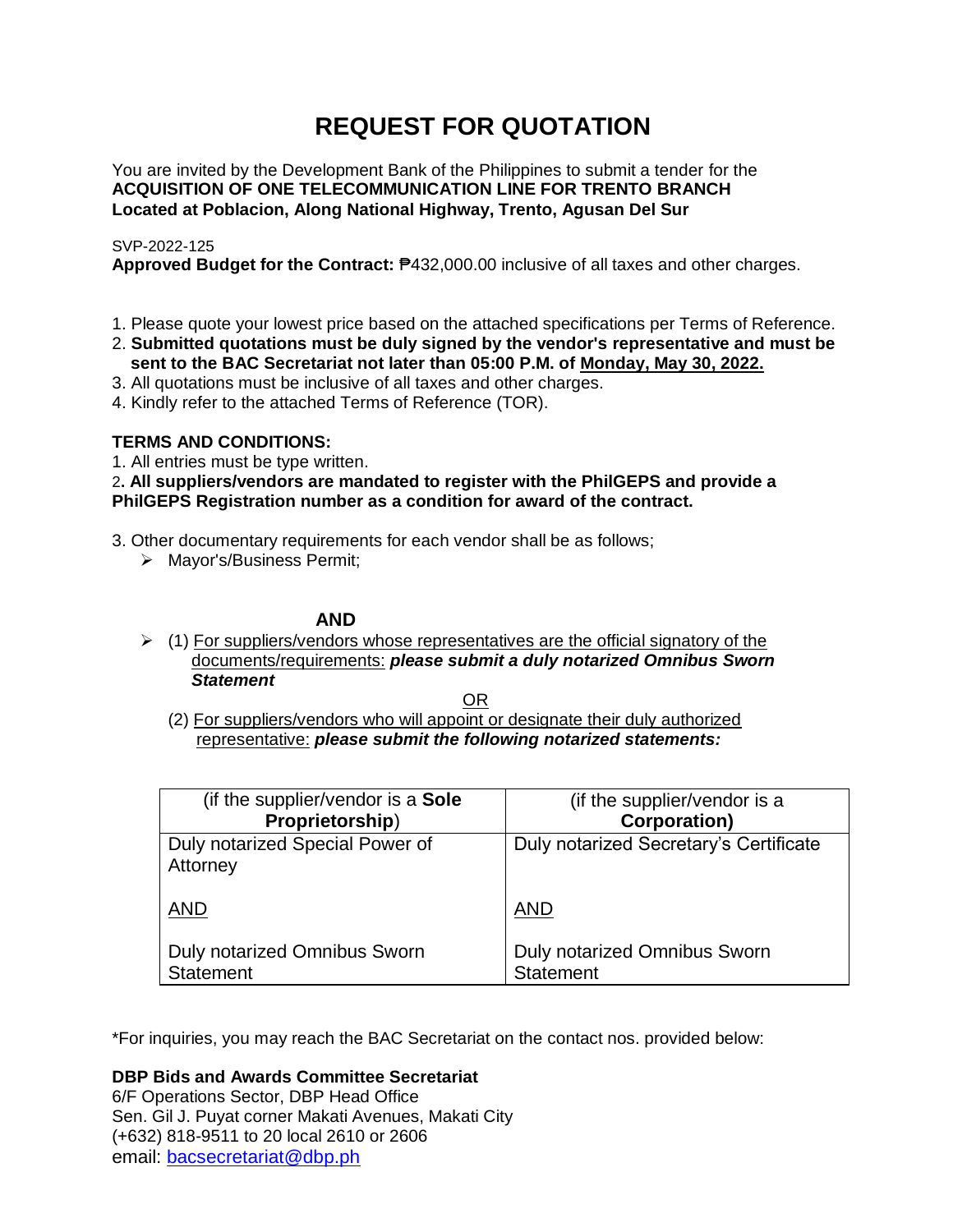#### **Annex A**

#### ACQUISITION OF NEW, ADDITIONAL AND/OR REPLACEMENT TELECOMMUNICATION LINE/CONNECTIVITY SERVICE FOR THE DEVELOPMENT BANK OF THE PHILIPPINES (DBP)-**TRENTO BRANCH**

#### APPROVED BUDGET FOR THE CONTRACT: Php 432,000

#### **TECHNICAL SPECIFICATIONS**

#### A. BACKGROUND

The telecommunication connectivity service (line) is for the connection of DBP online systems, services and facilities in any of the following DBP remote sites:

- A.1. Branch Office, including:
	- A.1.a. Lending Center
	- A.1.b. Cash Center
	- A.1.c. Branch-Lite Unit
- A.2. Automated Teller Machine (ATM)

#### **B. OBJECTIVE**

To acquire stable, reliable and secure telecommunication connectivity/line service to link DBP remote sites to the Head Office from an authorized and qualified telecommunication service provider (Telco).

#### **C. COVERAGE OF THE CONTRACT**

The contract will be for a one (1) year period starting from date of acceptance of service with the option for automatic renewal.

#### **D. MINIMUM SPECIFICATIONS**

- D.1. Connectivity/Line Service Availability
	- > The minimum availability of service is 99.6%.
- D.2. Connectivity/Line Specifications
- D.2.a. Branch Office ☑
	- D.2.a.i. Wired MPLS/VPN, Radio Last Mile with minimum of 10 Mbps bandwidth
	- D.2.a.ii. Inclusive network equipment, such as router and or router/modem, must not be on End-of-Life/End-of-Support status within the contract period
	- D.2.a.iii. Router must support GRE/mGRE tunneling and IP Security (ex. dynamic VPN) and SNMP
	- D.2.a.iv. DBP shall have the full access of the router
	- D.2.a.v. Provide near real time and historical link monitoring

#### D.2.b. ATM - Wired □

- D.2.b.i. VPN connection at least 128 Kbps via MPLS
- D.2.b.ii. Inclusive network equipment, such as router and or router/modem, must not be on End-of-Life/End-of-Support status within the contract period
- D.2.b.iii. Support GRE tunneling and SNMP
- D.2.b.iv. Provide near real time and historical link monitoring

Page 1 of 4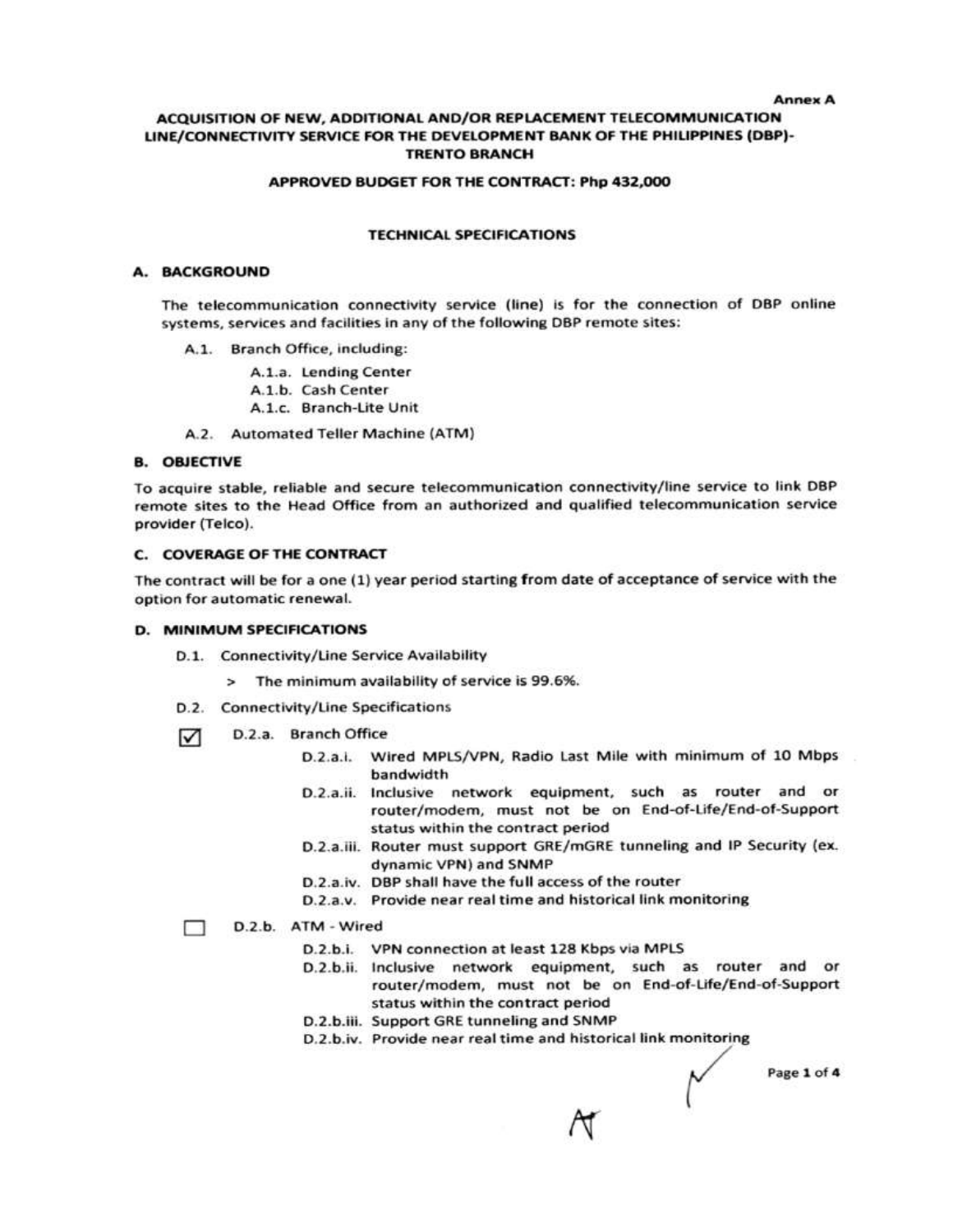ACQUISITION OF NEW, ADDITIONAL AND /OR REPLACEMENT OF TELECOMMUNICATION LINE / CONNECTIVITY SERVICE FOR THE DEVELOPMENT BANK OF THE PHILIPPINES (DBP)

- $\Box$  D.2.c.  $ATM Wireless$ 
	- D.2.c.i. Provide data transmission function by public GPRS/ GSM network or higher
	- D.2.a.vi. Inclusive network equipment, such as router and or router/modem, must not be on End-of-Life/End-of-Support status within the contract period
	- D.2.c.ii. Support GRE Tunneling and SNMP
	- D.2.c.iii. Provide GUI access for local and remote management
	- D.2.c.iv. Operate at -30~+75°C temperature
	- D.2.c.v. Has LED status indication
	- D.2.c.vi. Support RJ45 console port
	- D.2.c.vii. Include: 1 power cord, 2 antennas, 1 console cable, 1 set documentation
	- D.2.c.viii. Provide near real time and historical link monitoring.
	- D.2.c.ix. Meet the average latency requirement of not greater than 200ms measured using the Ping utility or any similar mobile applications
	- D.2.c.x. Meet signal requirement of not less than 2 bars measured using mobile or similar devices capable of said measurement
	- D.2.c.xi. DBP shall have full access to the Modem/Router
- D.3. Support Services and Incident Management
	- D.3.a. The Telco shall provide 24 x 7 onsite, telephone and email support. For every service unavailability/downtime reported, the response time shall be within thirty (30) minutes.
	- D.3.b. Upon the occurrence of service unavailability/downtime, the Telco shall:
		- D.3.b.i. Conduct problem isolation/resolution and link restoration activities
		- D.3.b.ii. Notification via electronic mail (E-mail) and telephone within one (1) hour of the occurrence
		- D.3.b.iii. Minimum of twice a day status report to DBP via E-Mail
		- D.3.b.iv. Estimated time of arrival (ETA) if onsite activities required
		- D.3.b.v. Estimated time of resolution (ETR)
		- D.3.b.vi. Root cause
		- D.3.b.vii. Comply with DBP policies on security and confidentiality during support services.

Page 2 of

- D.3.c. The Telco shall submit an incident report stating the reason/s for the outage and detailing the steps undertaken to resolve a particular problem upon DBP's request.
- D.4. Service Performance Review
	- > The Telco shall conduct a performance review session at least once every quarter of a year

### E. TELECOMMUNICATION CONNECTIVITY/LINE REQUIREMENT CLASSIFICATION

The primary objective of the following provisions is to have multiple Telcos per site, providing service redundancy, high availability and avoiding single point of failure.

 $\Box$  E.1. New Telecommunication Line Requirement

E.1.a. Covered Sites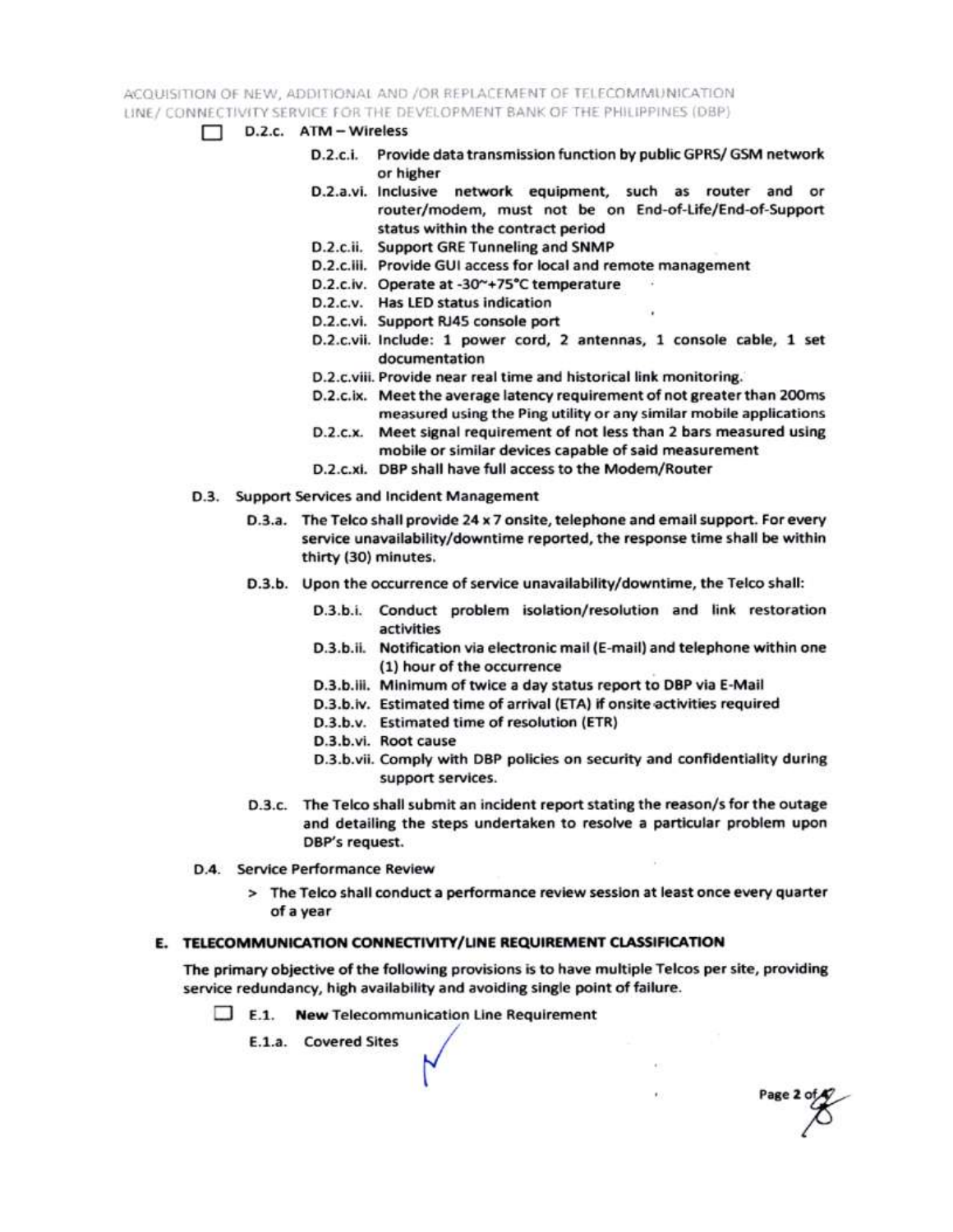ACQUISITION OF NEW, ADDITIONAL AND /OR REPLACEMENT OF TELECOMMUNICATION LINE/ CONNECTIVITY SERVICE FOR THE DEVELOPMENT BANK OF THE PHILIPPINES (DBP)

> New remotes sites

#### E.1.b. Telco Selection Criteria

- > Telecommunication Line for Branch Office
	- E.1.b.i. Two (2) different Telcos (Telco A and Telco B) shall be selected
	- E.1.b.ii. Telco A is the lowest (winning) provider
	- E.1.b.iii. Telco B is the second lowest provider
- > Telecommunication Line for Additional ATM Facility of a Branch Office
	- E.1.b.iv. The Telco must be different from the one which has the majority or most of the telecommunication connectivity services provided for the ATM/s of that Branch Office
- E.2. Additional Telecommunication Line Requirement Ð
	- E.2.a. Covered Sites
		- > For existing sites with existing telecommunication line/s
	- E.2.b. Telco Exception
		- > The Telco/s of the existing line/s servicing the site shall not be invited and will not be allowed to participate
- $\sqrt{ }$ E.3. Replacement Telecommunication Line Requirement
	- E.3.a. Covered Sites
		- > For existing sites with existing telecommunication line/s
	- E.3.b. Telco Exception
		- E.3.b.i. For Telco Redundancy Replacement
			- > The Telco of the existing line/s servicing the site including the one to be replaced shall not be invited and will not be allowed to participate
		- E.3.b.ii. Replacement for the Purpose of Telecommunication Line Capacity (Bandwidth) Upgrade
			- > The Telco of the other existing line/s servicing the site (i.e., other than the one to be replaced) shall not be invited and will not be allowed to participate
		- E.3.b.iii. For Wireless to Wired Facility Replacement
			- > The Telco of the other existing line/s servicing the site (i.e., other than the one to be replaced) shall not be invited and will not be allowed to participate

#### **F. DISCONTINUANCE OF SERVICE**

DBP can opt to discontinue the service within the contract period without pre-termination fee/s, if the Telco provider fails to meet the required minimum availability of service, specified in item D.1, for three (3) consecutive months (3-strike rule)

**G. PAYMENT** 

The payment shall be in a monthly basis every after the service acceptance.

Page 3 6t